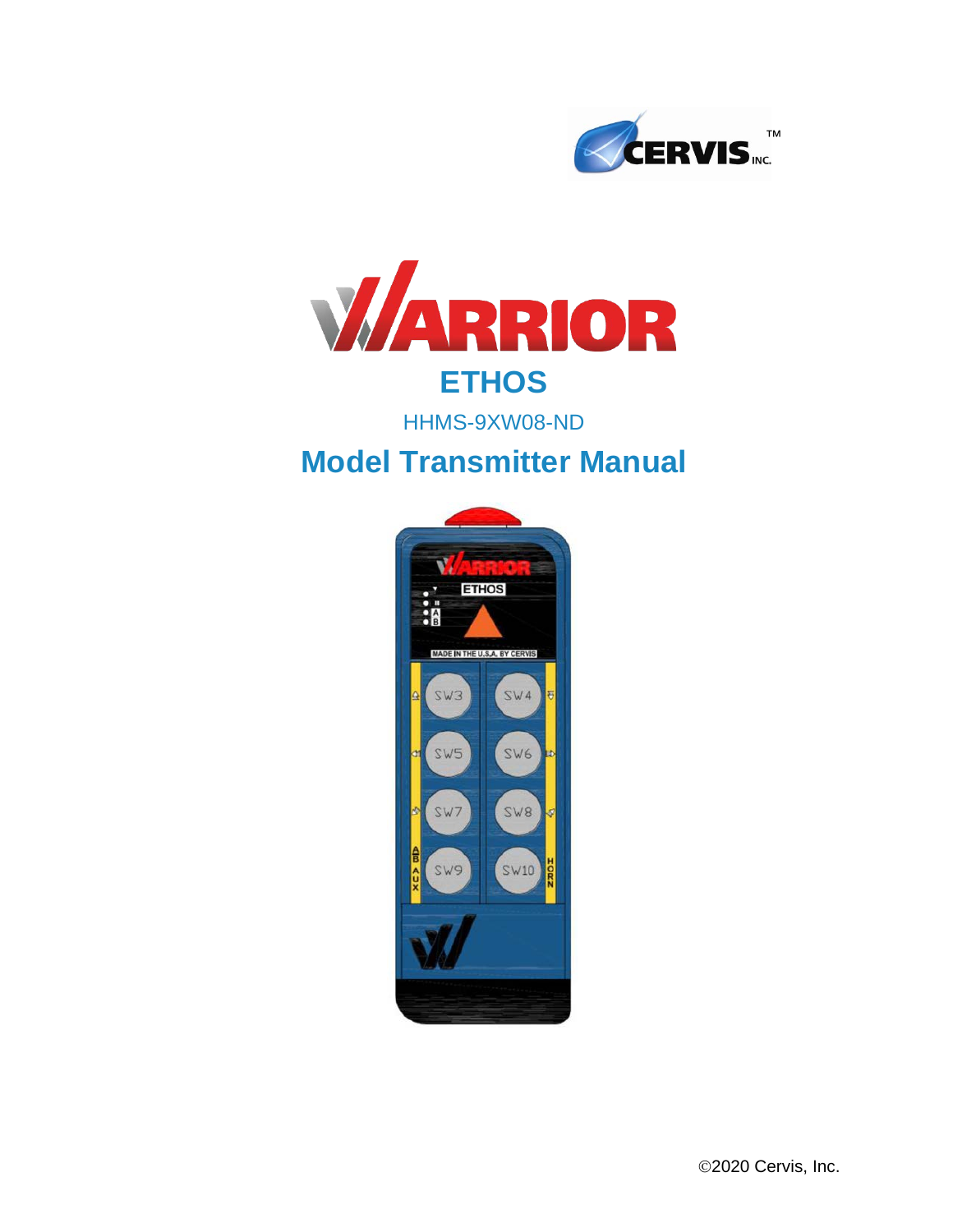

**This document is the property of Cervis, Inc. and cannot be copied, modified, e-mailed, or reproduced without the express prior written consent of Cervis, Inc.**

**Cervis, Inc. reserves the right to change this manual or edit, delete, or modify any information without prior notification.**

#### **FCC Statements**

**15.19 – Two Part Warning**

- **This device complies with Part 15 of the FCC rules. Operation is subject to the following two conditions:**
	- **(1) This device may not cause harmful interference and (2) This device must accept any interference received, including interference that may cause undesired operation.**

#### **15.21 – Unauthorized Modification**

**NOTICE: The manufacturer is not responsible for any unauthorized modifications to this equipment made by the user. Such modifications could void the user's authority to operate the equipment.**

#### **15.105(b) – Note:**

**This equipment has been tested and found to comply with the limits for a Class B digital device, pursuant to Part 15 of the FCC Rules. These limits are designed to provide reasonable protection against harmful interference in a residential installation. This equipment generates, uses and can radiate radio frequency energy and, if not installed and used in accordance with the instructions, may cause harmful interference to radio communications. However, there is no guarantee that interference will not occur in a particular installation. If this equipment does cause harmful interference to radio or television reception, which can be determined by turning the equipment off and on, the user is encouraged to try to correct the interference by one or more of the following measures:**

- **Reorient or relocate the receiving antenna.**
- **Increase the separation between the equipment and receiver.**
- **Connect the equipment into an outlet on a circuit different from that to which the receiver is connected.**

#### **Industry Canada Statement**

This device complies with Canadian RSS-210.

The installer of this radio equipment must ensure that the antenna is located or pointed such that it does not emit RF field in excess of Health Canada limits for the general population; consult Safety Code 6, obtainable from Health Canada's website https://www.canada.ca/en/health-<br>canada/services/environmental-workplace-health/reports-publications/radiation/safety-code-6-health services/environmental-workplace-health/reports-publications/radiation/safety-code environmental-workplace-health-health-canada.html.

*Le présent appareil est conforme à la norme CNR-210 d'Industrie Canada.*

Le programme d'installation de cet équipement radio doit s'assurer que l'antenne est située ou fait telle qu'elle n'émet pas de champ RF dépassant les *limites de Santé Canada pour la population générale ; consulter le Code de sécurité 6, disponible auprès de Santé Canada site Web https://www.canada.ca/en/health-canada/services/environmental-workplace-health/reports-publications/radiation/safety-code-6-health-canada-*

*radiofrequency-exposure-guidelines-environmental-workplace-health-health-canada.html.*

#### **Industry Canada Statement**

This device complies with Industry Canada licence-exempt RSS standard(s). Operation is subject to the following two conditions: (1) this device may not cause interference, and (2) this device must accept any interference, including interference that may cause undesired operation of the device.

*Le présent appareil est conforme aux CNR d'Industrie Canada applicables aux appareils radio exempts de licence. L'exploitation est autorisée aux deux conditions suivantes : (1) l'appareil ne doit pas produire de brouillage, et (2) l'utilisateur de l'appareil doit accepter tout brouillage radioélectrique subi, même si le brouillage est susceptible d'en compromettre le fonctionnement.*

#### **IC Unlicensed Devices EIRP Statements for Removable Antennas**

Part 1: Under Industry Canada regulations, this radio transmitter may only operate using an antenna of a type and maximum (or lesser) gain<br>approved for the transmitter by Industry Canada. To reduce potential radio interfer

Partie 1 : Conformément à la réglementation d'Industrie Canada, le présent émetteur radio peut fonctionner avec une antenne d'un type et d'un gain maximai<br>(ou inférieur) approuvé pour l'émetteur par Industrie Canada. Dans utilisateurs, il faut choisir le type d'antenne et son gain de sorte que la puissance isotrope rayonnée équivalente (P.I.R.E.) ne dépasse pas l'intensité<br>nécessaire à l'établissement d'une communication satisfaisante.

**Part 2: This radio transmitter (LOBSRF-310) has been approved by Industry Canada to operate with the antenna type listed below with the maximum permissible gain and required antenna impedance for each antenna type indicated. Antenna types not included in this list, having a gain greater than the maximum gain indicated for that type, are strictly prohibited for use with this device.**

Partie 2 : Le présent émetteur radio (LOBSRF-310) a été approuvé par Industrie Canada pour fonctionner avec les types d'antenne énumérés ci-dessous et ayant un gain admissible maximal et l'impédance requise pour chaque type d'antenne. Les types d'antenne non inclus dans cette liste, ou dont le gain est<br>supérieur au gain maximal indiqué, sont strictement interdits pour l'

> This product may contain material that may be hazardous to human health and the environment. In compliance with EU Directive 2002/96/EC on Waste Electrical and Electronic Equipment (WEEE):

- Do not dispose of the product as unsorted municipal waste.
- This product should be recycled in accordance with local regulations. Contact local authorities for detailed information.
- This product may be returnable to the distributor for recycling. Contact your distributor for details.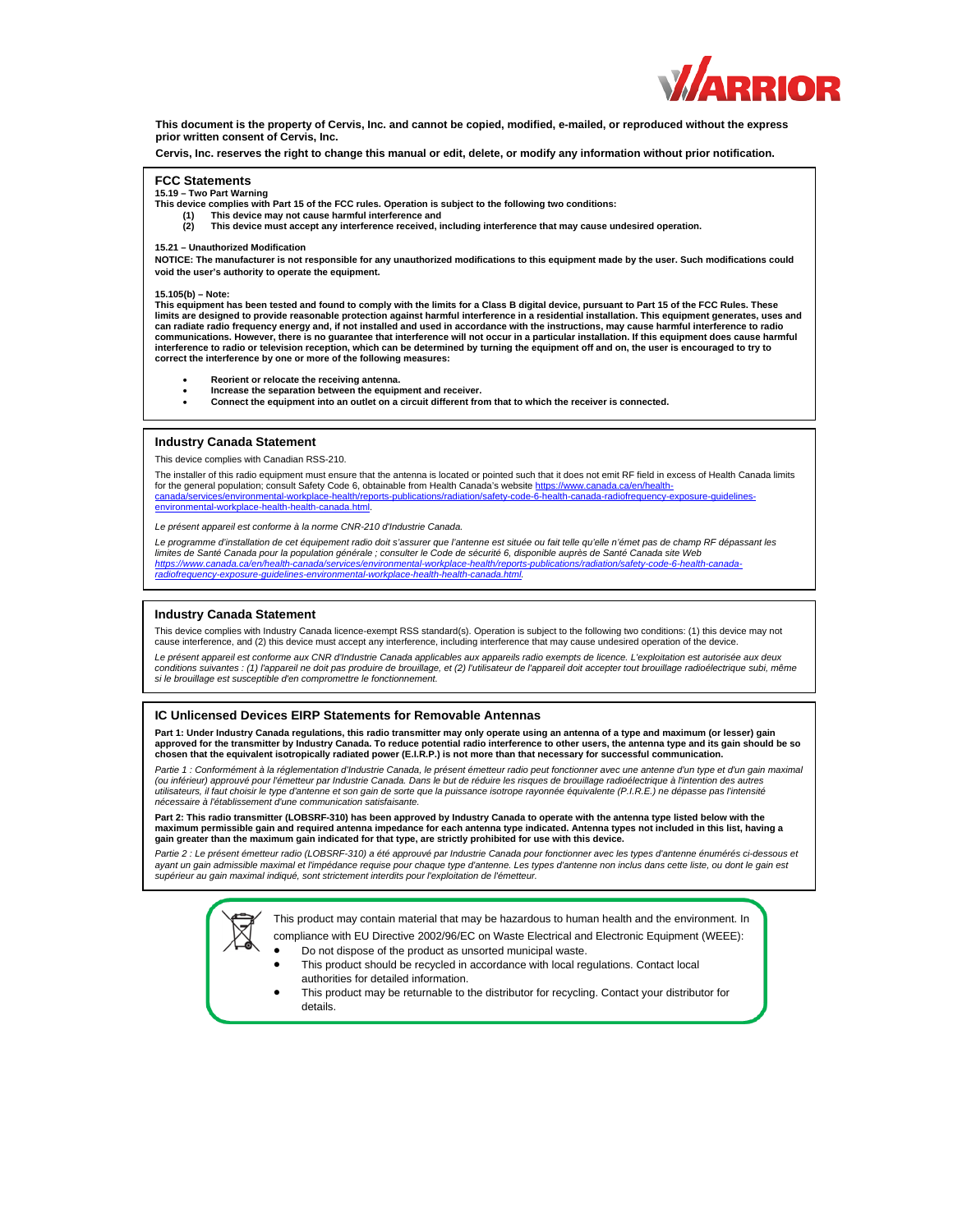

### <span id="page-2-0"></span>**Table of Contents**

### <span id="page-2-1"></span>**List of Figures**

### <span id="page-2-2"></span>**List of Tables**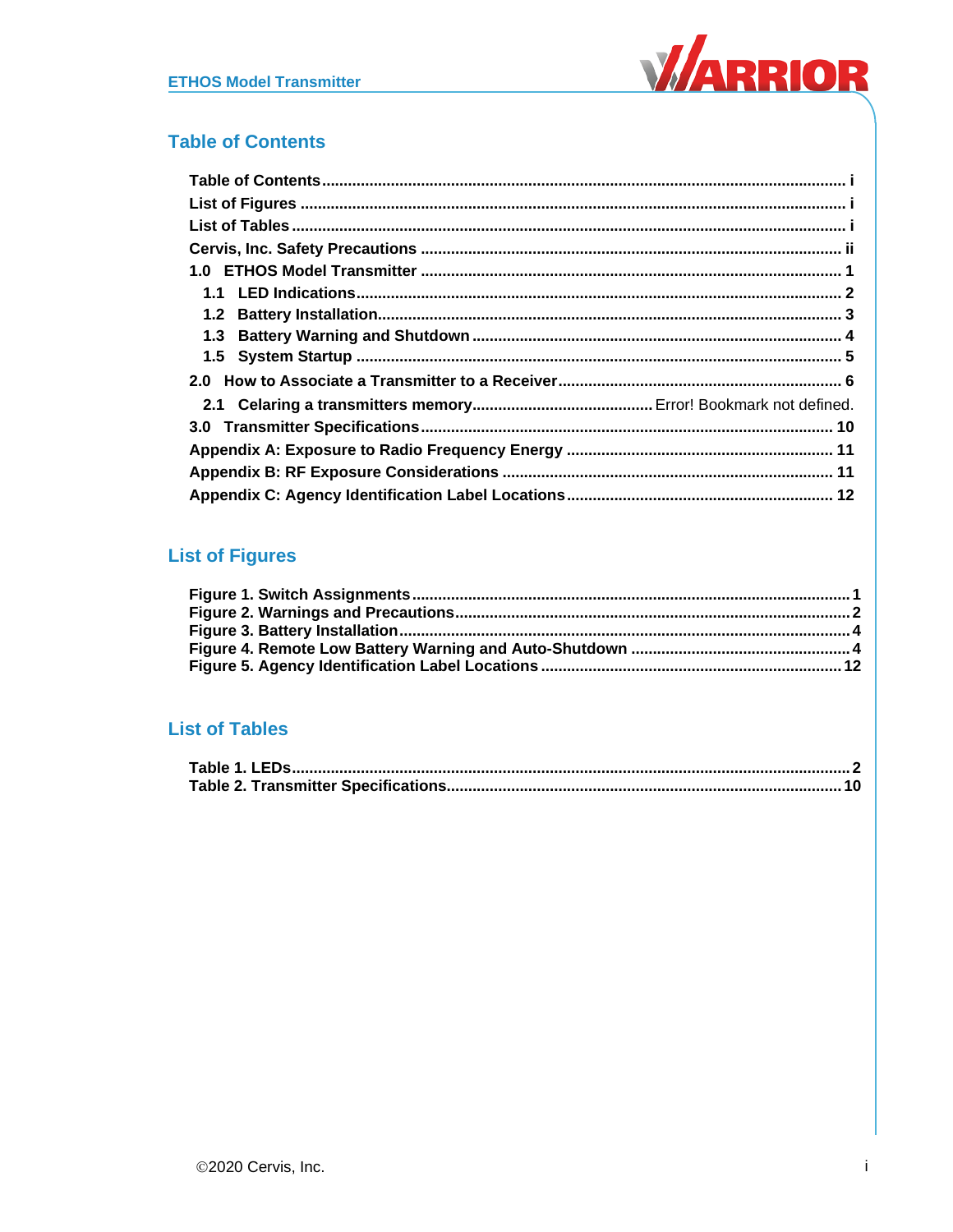

### <span id="page-3-0"></span>**Cervis, Inc.** *Safety Precautions*

- *Read and follow all instructions.*
- *Failure to abide by Safety Precautions may cause equipment failure, loss of authority to operate the equipment, and personal injury.*
- *Use and maintain proper wiring. Follow equipment manufacturer instructions. Improper, loose, and frayed wiring can cause system failure, equipment damage, and intermittent operation.*
- *Changes or modifications made to equipment not expressly approved by the manufacturer will void the warranty.*
- *Equipment owner/operators must abide by all applicable Federal, State, and Local laws concerning equipment installation and operation. Failure to comply could result in penalties and could void user authority to operate the equipment.*
- *Make sure that the machinery and surrounding area is clear before operating. Do not activate the remote control system until certain that it is safe to do so.*
- *Turn off the transmitter and disconnect power from the receiver before attempting any maintenance. This will prevent accidental operation of the controlled machinery.*
- *Use a damp cloth to keep units clean. Remove mud, concrete, dirt, etc. after use to prevent obstructing or clogging the buttons, levers, wiring, and switches.*
- *Do not allow liquid to enter the transmitter or receiver enclosures. Do not use highpressure equipment to clean the transmitter or receiver.*
- *Disconnect the receiver before welding on the machine. Failure to disconnect the receiver may cause destruction of or damage to the receiver.*
- *Operate and store units only within the specified operation and storage temperatures defined in this document's specifications.*
- *Keep high-energy radio frequency (RF) devices away from transmitters. For instance, activating high-power communication radios close to transmitters can cause interference and "false" circuit activation.*
- *Do not key two-way radios while using the transmitter.*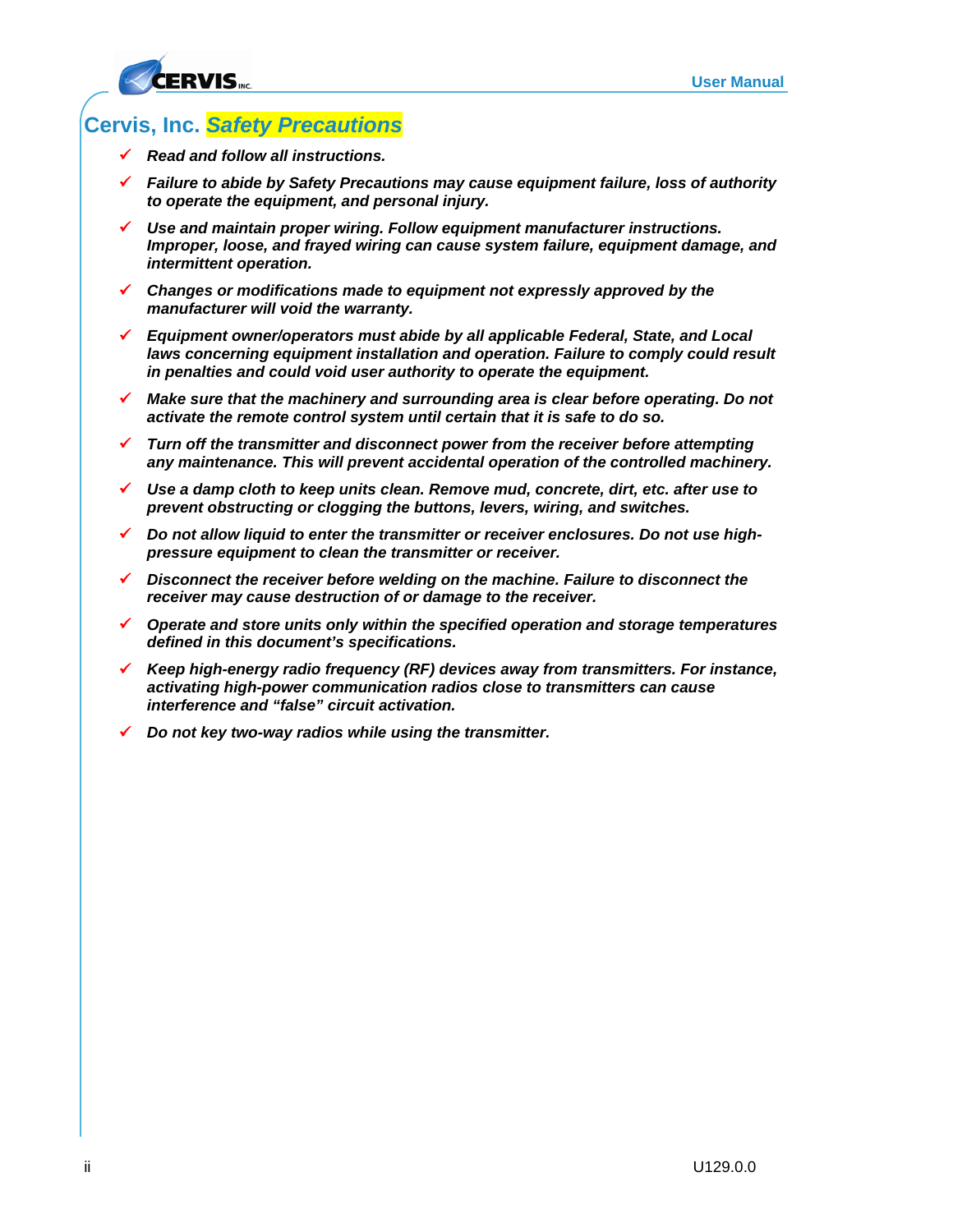

### <span id="page-4-0"></span>**1.0 ETHOS Transmitter**

The Warrior ETHOS model transmitter is an industrial transmitter that is designed to provide 3 motion 2 speed crane control with A/B select feature standard. It is specifically offered to work with the Warrior MU-9x15 model receiver. The ETHOS model has eight dual redundant two step actuators for motion control.

The transmitter's vented enclosure is made of an impact resistant plastic, designed to meet an ingress protection rating of "IP65" according to International Electrotechnical Commission (IEC) standard 60529. The unit has four diagnostic LEDs that indicate radio frequency (RF) transmit/receive, Battery status and A selection, and B selection.

Frequency Channel Hopping Direct Sequence Spread Spectrum (CH DSSS) wireless technology (at 900MHz @ 100mW) allows HHMS-9XW08 transmitters to create a robust link with Warrior receivers in congested radio environments. These transmitters feature seamless association to receivers without having to open a machine-mounted receiver.



*Figure 1.Switch Assignments*

<span id="page-4-1"></span>*Note: Refer to receiver manual for relay sequence relationships and DIP switch configuration options.*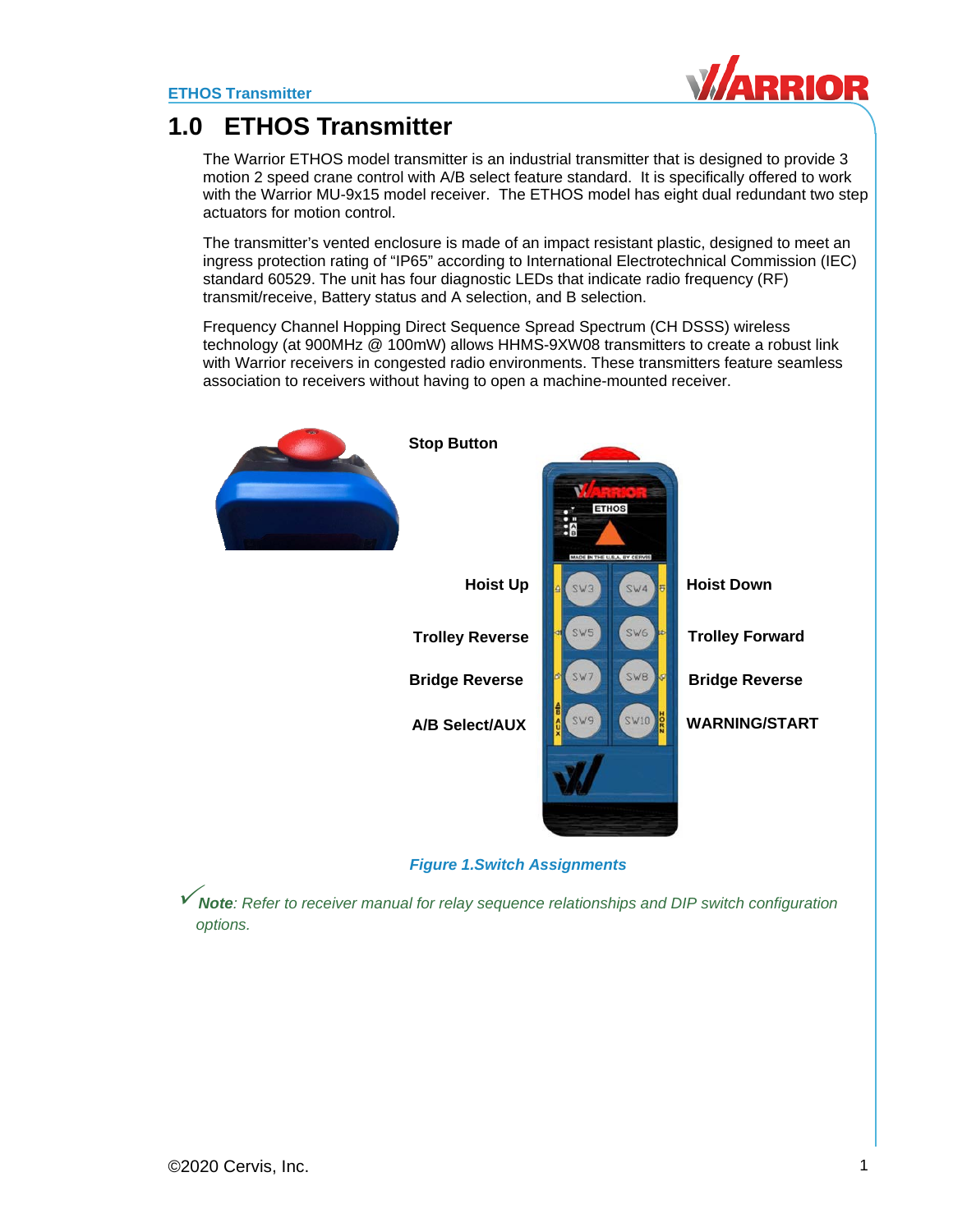

[Figure 2](#page-5-1) is the label that is permanently attached to the unit's back side. This label describes warnings and precautions that must be followed when using the transmitter.



*Figure 2. Warrior Transmitter Warnings and Precautions*

### <span id="page-5-1"></span><span id="page-5-0"></span>**1.1 LED Indications**

The ETHOS model has four LEDs that indicate transmitter status and are also used for troubleshooting. [Table 1](#page-5-2) describes each LED.

### <span id="page-5-2"></span>*Table 1. ETHOS model LEDs*

|              | <b>Icon</b>                       | <b>Indication</b> | <b>Meaning</b>                                                                                                                                                                                                                |
|--------------|-----------------------------------|-------------------|-------------------------------------------------------------------------------------------------------------------------------------------------------------------------------------------------------------------------------|
| 1            | Radio<br><b>Frequency</b><br>(RF) | <b>ON</b>         | Transmitter searching for receiver or a button is being<br>pressed                                                                                                                                                            |
|              |                                   | <b>Flashing</b>   | Transmitting and receiving messages: communicating with a<br>receiver. If a lag is occurring, meaning the LED is blinking<br>and goes solid for short periods it may mean you have a<br>poor RF connection with the receiver. |
| $\mathbf{2}$ | <b>Battery</b>                    | <b>OFF</b>        | Battery strength normal                                                                                                                                                                                                       |
|              |                                   | <b>Flashing</b>   | <b>Battery LOW</b>                                                                                                                                                                                                            |
|              |                                   | ON                | LOW Battery Shutdown in Process                                                                                                                                                                                               |
| 3            | <b>Selection</b>                  | <b>OFF</b>        | A not selected: associated receiver relay OFF                                                                                                                                                                                 |
|              |                                   | <b>On</b>         | A selected: associated receiver relay ON                                                                                                                                                                                      |
| 4            | <b>Selection</b>                  | <b>OFF</b>        | B not selected: associated receiver relay OFF                                                                                                                                                                                 |
|              |                                   | <b>ON</b>         | B selected: associated receiver relay ON                                                                                                                                                                                      |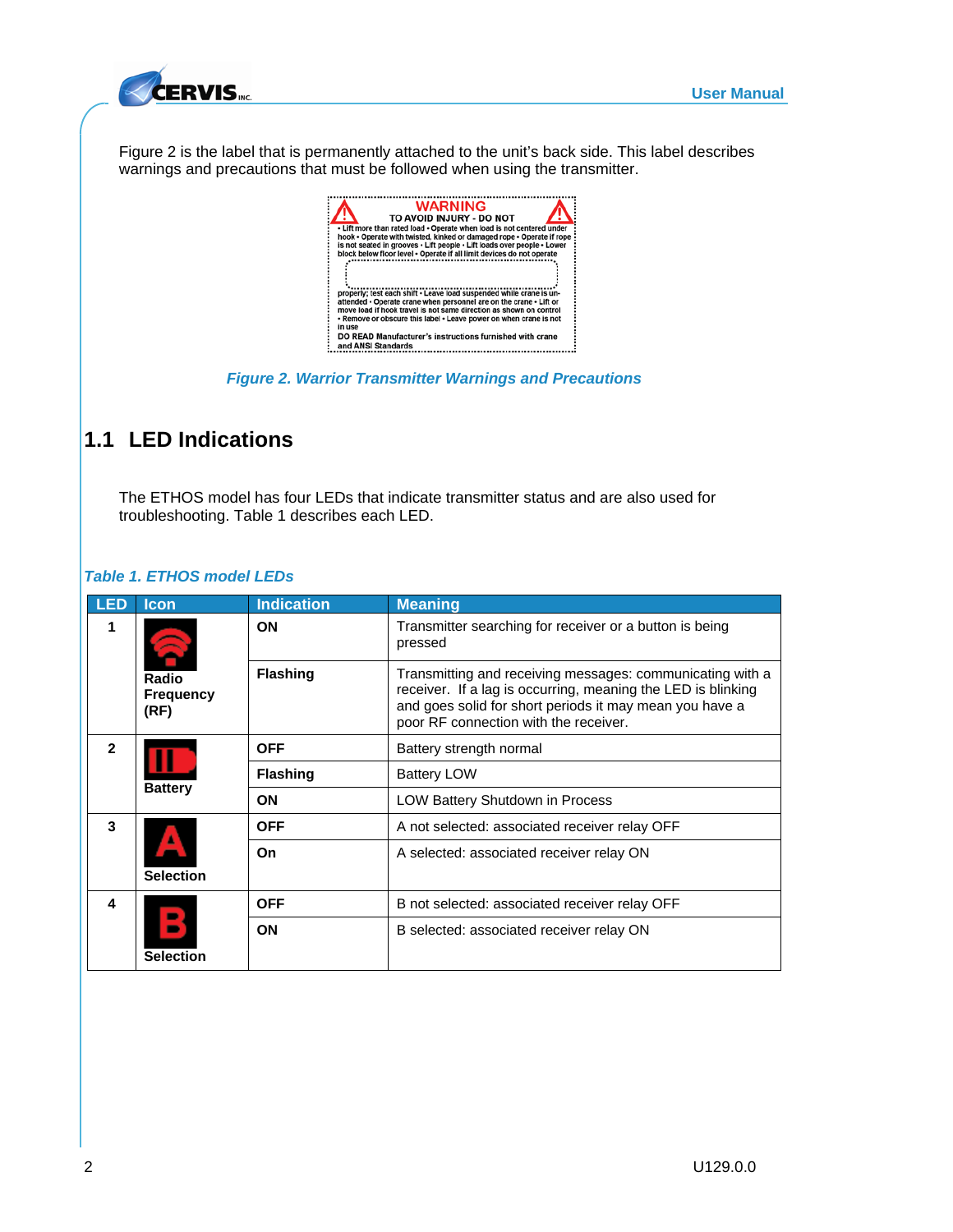

### <span id="page-6-0"></span>**1.2 Battery Installation**



Sample photo: display model shown

A rechargeable Lithium Polymer (LiPO) battery pack powers ETHOS transmitters. When installed and fully charged, the battery supplies power to the transmitter for 80 continuous operating hours. When installing the battery, be sure that the metallic battery contacts properly align with those inside the unit.

#### **To install the battery pack in the transmitter body:**

- 1. Pinch the clamps on each side of the battery in.
- 2. Slide the battery pack into the transmitter body until you hear a click.

*Note: Make sure the battery contacts are positioned relative to the front right side of the transmitter.*

#### **To charge the battery pack:**

- 1. Pinch the clamps on each side of the battery in.
- 2. Slide the battery pack into the battery charger, as illustrated in [Figure 3.](#page-7-1) (Make sure the battery contacts are oriented correctly with those inside the charger.)
- 3. Plug the charger into a nearby wall socket.

The LED on the plug indicates charging status. (Solid Red = charging. Solid Green = charged. Maximum charging time = Five hours from zero charge.)



4. When the battery has finished charging, unplug the charger from the wall socket, remove the battery from the charger base, and insert it into the transmitter.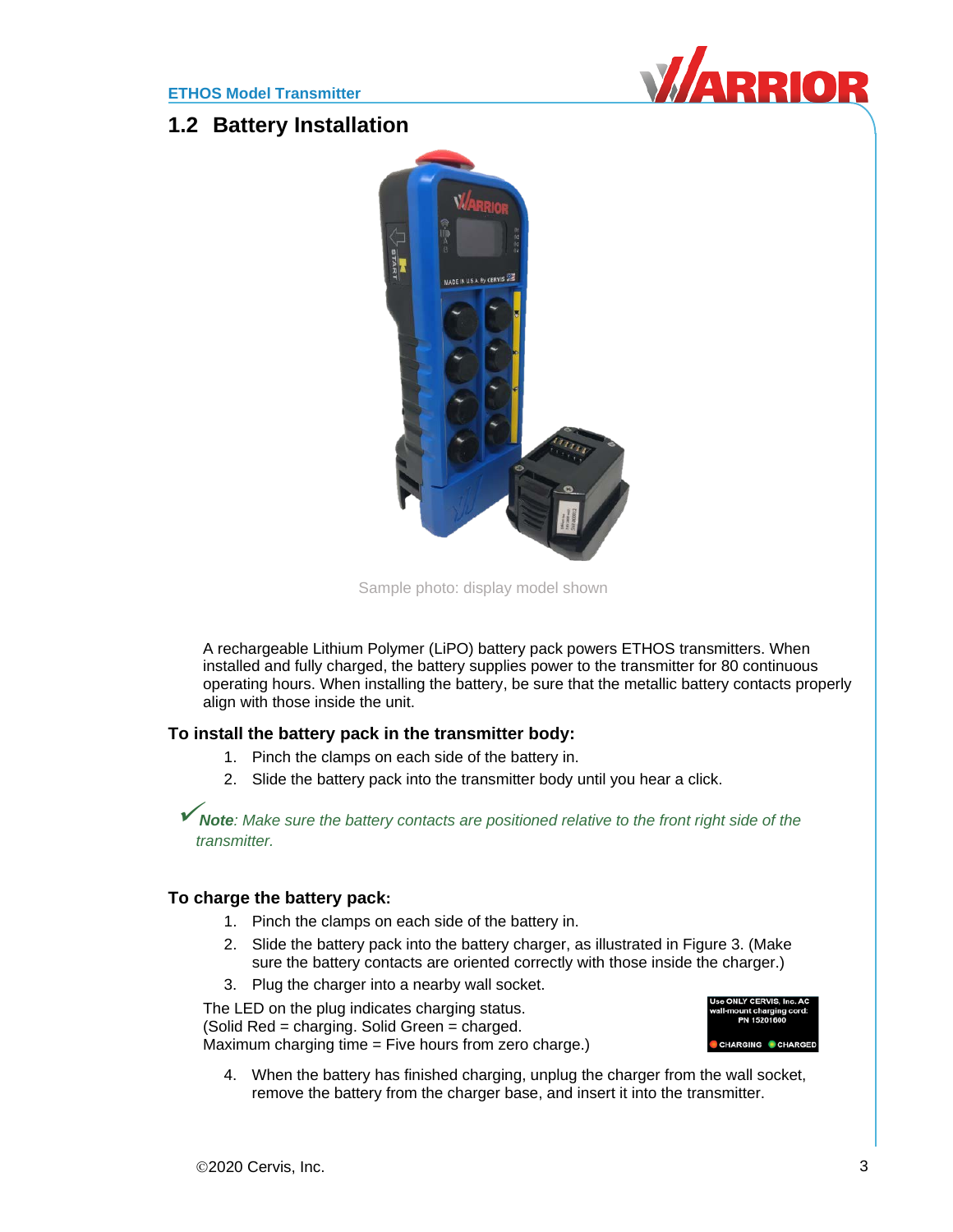



*Figure 3. Battery Installation*

### <span id="page-7-1"></span><span id="page-7-0"></span>**1.3 Battery Warning and Shutdown**

The ETHOS transmitter will alert you if the remaining battery life is getting low or is too low for normal operation.

### **LOW BATTERY**

The BATTERY LED flashes once per second, indicating a LOW BATTERY situation is present, recharge the battery pack. The LED continues to flash until the voltage level drops to 6.1V, when Auto-Shutdown occurs.

*Note: The receiver LED quickly flashes three times, once per minute when transmitter low battery is indicated.*

#### **AUTO-SHUTDOWN**

The BATTERY LED lights solid for approximately 1.25 seconds before the transmitter automatically shuts down.

Recharge the battery pack before using the transmitter again.



<span id="page-7-2"></span>*Figure 4. Remote Low Battery Warning and Auto-Shutdown*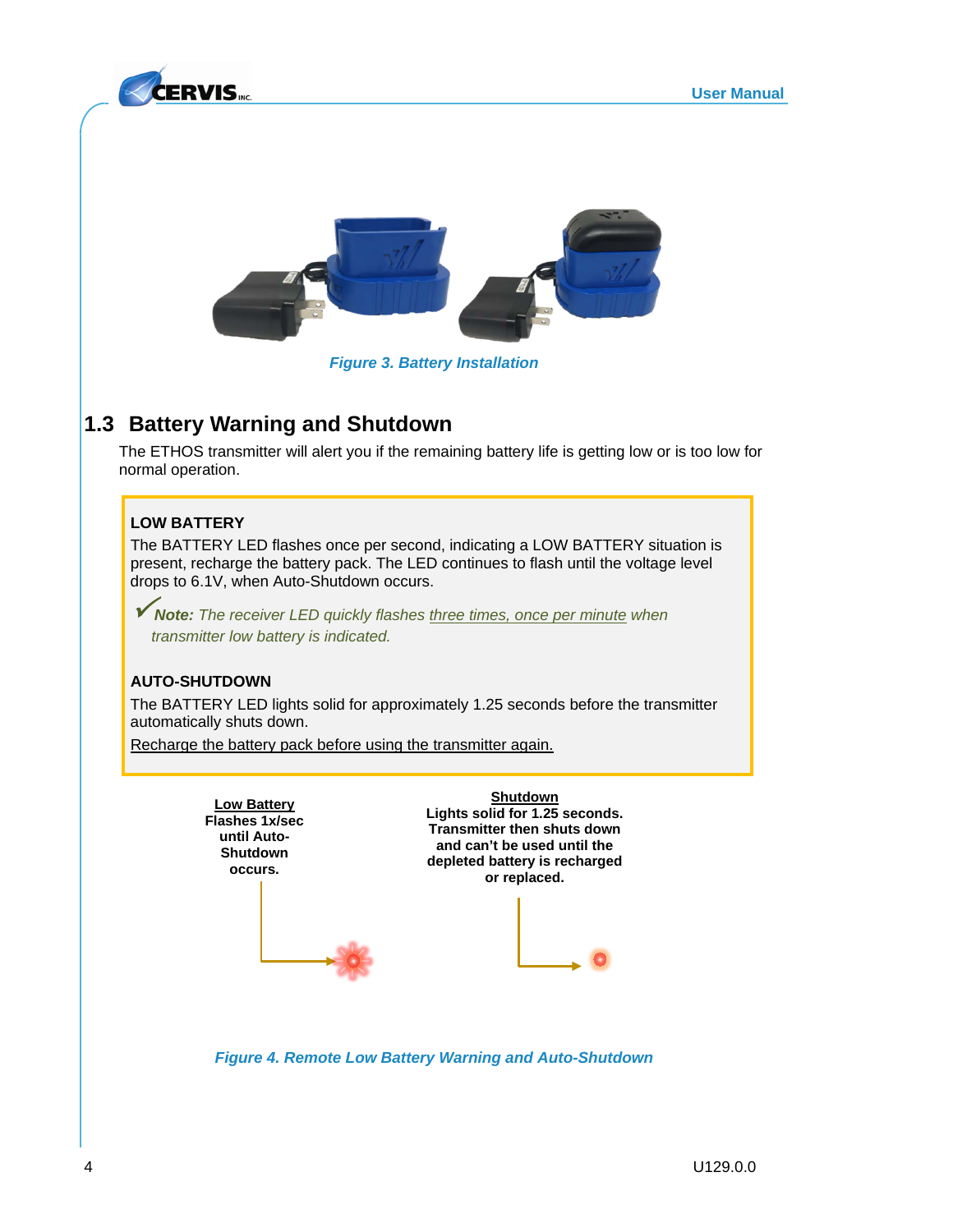

### <span id="page-8-0"></span>**1.4 System Startup**

1. Press and Release the **STOP** button. (If the STOP is down you only have to release it).



2. Wait for Radio TX/RX LED to begin flashing (indicates communication with associated receiver)



3. Press and hold WARNING/START switch until horn sounds or main contactor closes.



*Note: If the Radio TX/RX LED is on solid once you release the STOP switch the handheld may not be associated to a receiver or the receiver it is associated to may not have power.* 

4. Once a link is established and the main contactor of the crane is closed you may commence operation.

**At anytime during operation you may press the STOP switch down to STOP all motion commands. If unsure of anything during operation press STOP and remove battery and consult factory for support.**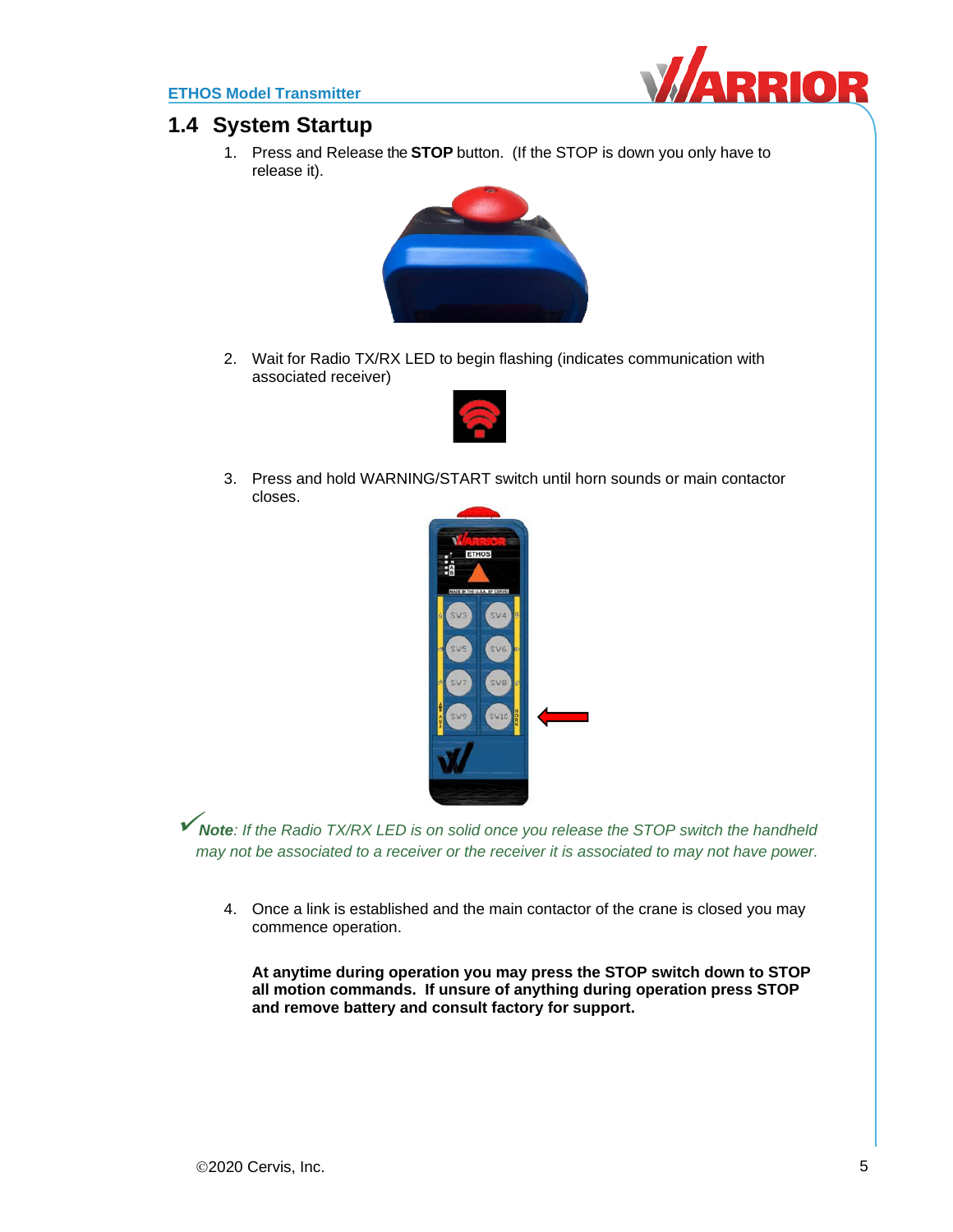

### <span id="page-9-0"></span>**2.0 How to Associate a Transmitter to a Receiver**

Warrior transmitters are associated (or paired) with the receiver at the factory before the system is shipped. A receiver will only communicate with the transmitters it is associated with.

In the event that you need to 'move' a transmitter from one crane to another or put a spare transmitter into service with a receiver it is not associated to the association process is the procedure to accomplish this working link.

#### **You may refer to the following receiver manual for additional information if necessary.**

#### **U104 Warrior MU-9X15 Receiver Manual**

### **The process**

All Warrior systems use a first come first serve protocol standard meaning more than one handheld can be associated with a receiver but only one can be in control of the receiver at a time. To clear a transmitters memory such that it is not associated to a receiver refer to section 2.1.

*Note: Before attempting association, make sure that receiver S01 DIP Switch #8 in the desired receiver is set to the ON (1) position.*



- 1. Follow start-up procedure steps 1, release STOP switch
- 2. When the **B LED** is **ON** solid, simultaneously press and release the **A/B Select and WARNING/START** switches.

The four LEDs will begin to 'scroll' from bottom to top (B, A, Battery, TX/RX) indicating you are now in the transmitters 'Maintenance Mode'.

**Note**: If the B LED goes out before you press the buttons, restart the process

3. Now press and hold **Hoist UP** and **Hoist DOWN** buttons for five seconds or until LED A begins blinking. Once LED A is blinking release the buttons.

The transmitter is now in Association Mode and begins scanning the area for receivers that are 'unlocked' and are available to be associated to. During this process the transmitter will compile a list of the available receivers. Once this process is complete the A LED will go out and the B LED will come ON and the first receiver in the LIST will begin activating its HORN/ASSOCIATION relay telling you it can be selected.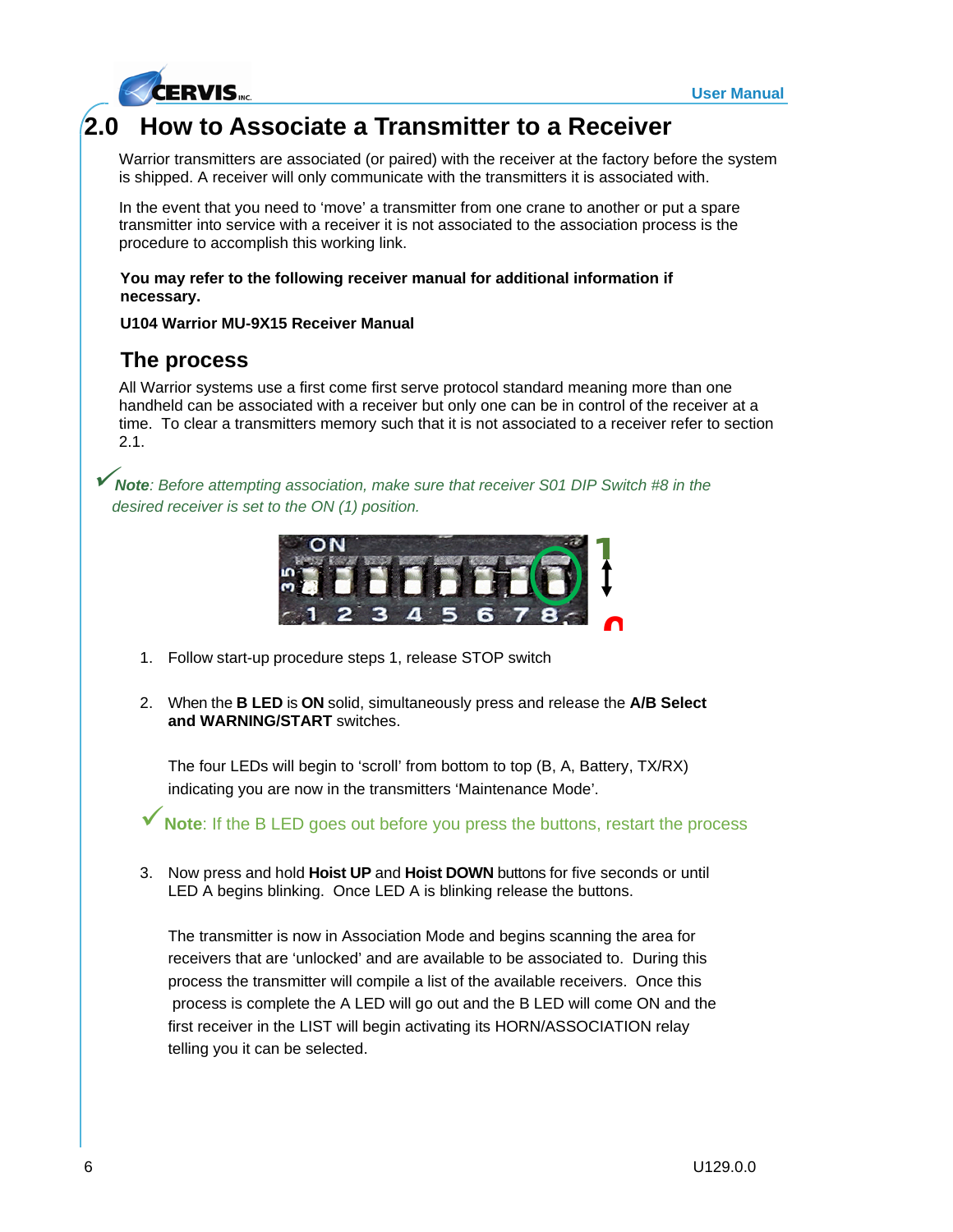

To select this receiver and complete the association process press and release the WARNING/START switch.

To reject this receiver and move to the next receiver in the list press and release the A/B Select button. Now the next receiver in the list will begin activating its HORN/ASSOCIATION relay telling you it can be selected.

If this is the desired receiver press the WARNING/START switch make the selection. If this is not the desired receiver continue to press and release the A/B Select until the desired receiver is indicating it can be selected.

Again, once the desired receiver is found press the WARNING/START switch to confirm the selection.

Transmitters can only be associated with one receiver. If it was associated to a receiver before the new receiver will overwrite the old receiver and it will no longer work with the old receiver.

**If at any time during the process you become unsure of the activity you are seeing press the STOP switch, remove the battery and contact the factory for support.**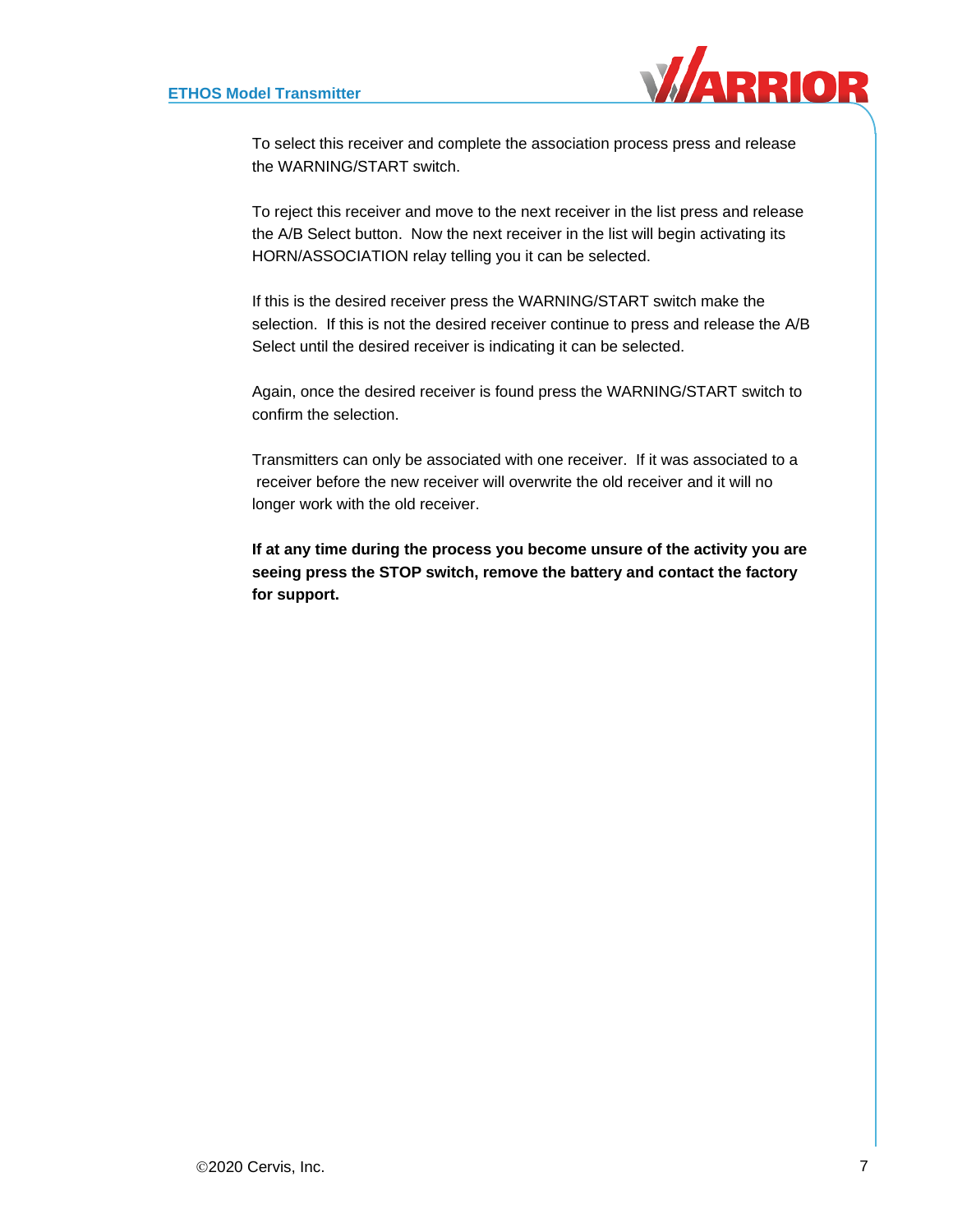

### **2.1 How to clear a transmitter memory of association**

You can erase the transmitters association with a receiver. If this process is completed the transmitter will not work with any receivers until it is re-associated with a receiver using the process outlined above. If a transmitter becomes damaged or you need to remove a transmitter from service, put it in storage or send it in for repair it is recommended that you complete this process.

- 1: Follow start-up procedure steps 1, release STOP switch
- 2: When the **B LED** is **ON** solid, simultaneously press and release the **A/B Select and WARNING/START** switches.

The four LEDs will begin to 'scroll' from bottom to top (B, A, Battery, TX/RX) indicating you are now in the transmitters 'Maintenance Mode'.

**V** Note: If the B LED goes out before you press the buttons, restart the process

3: Now simultaneously press and hold Hoist UP, Hoist Down. While holding UP and DOWN

press Trolley Reverse and release all buttons.

The four LEDs will go back to 'scrolling' from bottom to top (B, A, Battery, TX/RX) indicating you are now back in the transmitters 'Maintenance Mode'.

Press STOP to deactivate the transmitter.

Of this process is completed correctly the transmitter will not work with any receiver. You can confirm the process is completed by activating the transmitter and the TX/RX LED should come on SOLID indicating it has no associated receiver in memory. If the TX/RX LED begins blinking the process was not preformed correctly and the transmitter remains associated to a receiver, repeat the process.

**If at any time during the process you become unsure of the activity you are seeing press the STOP switch, remove the battery and contact the factory for support.**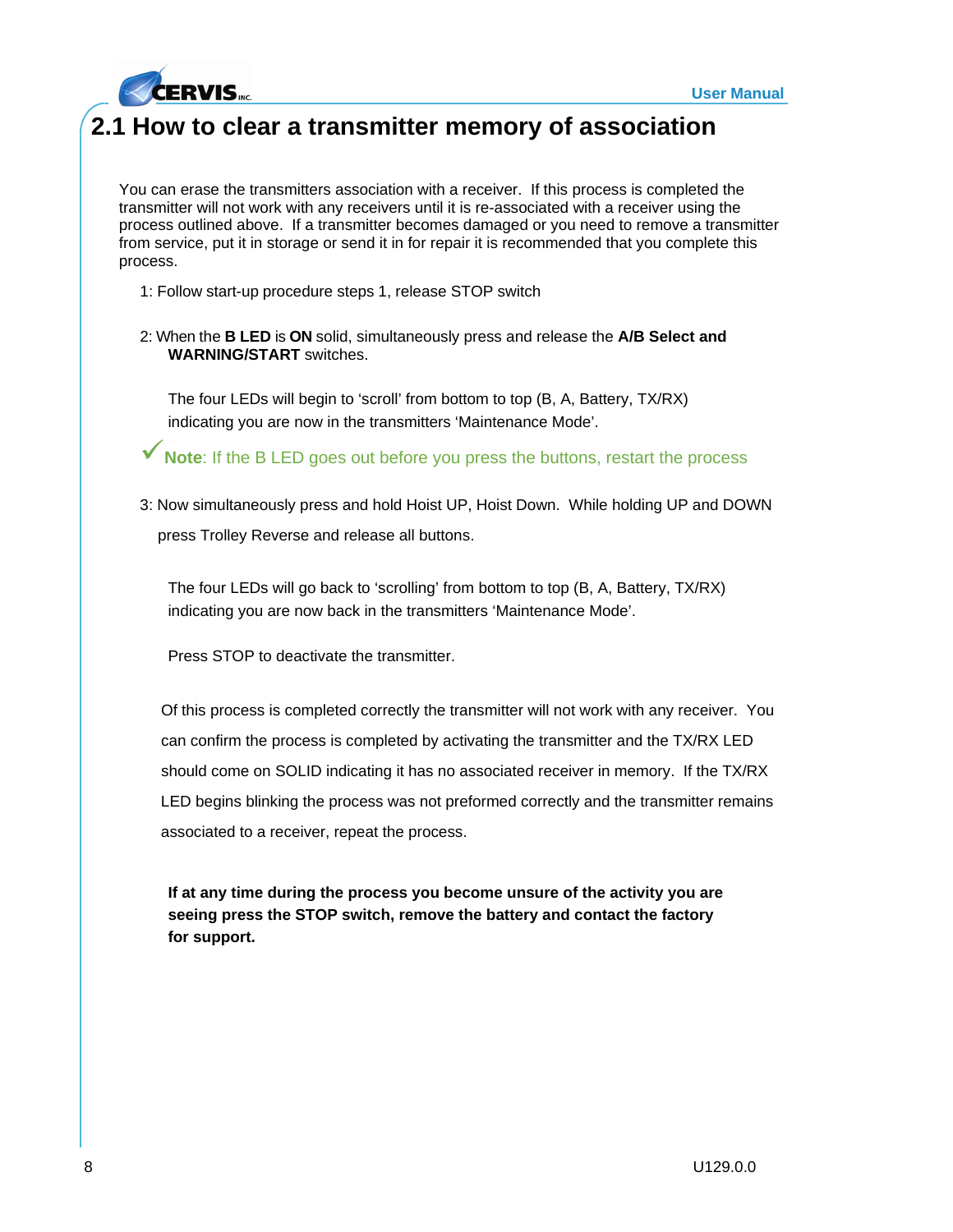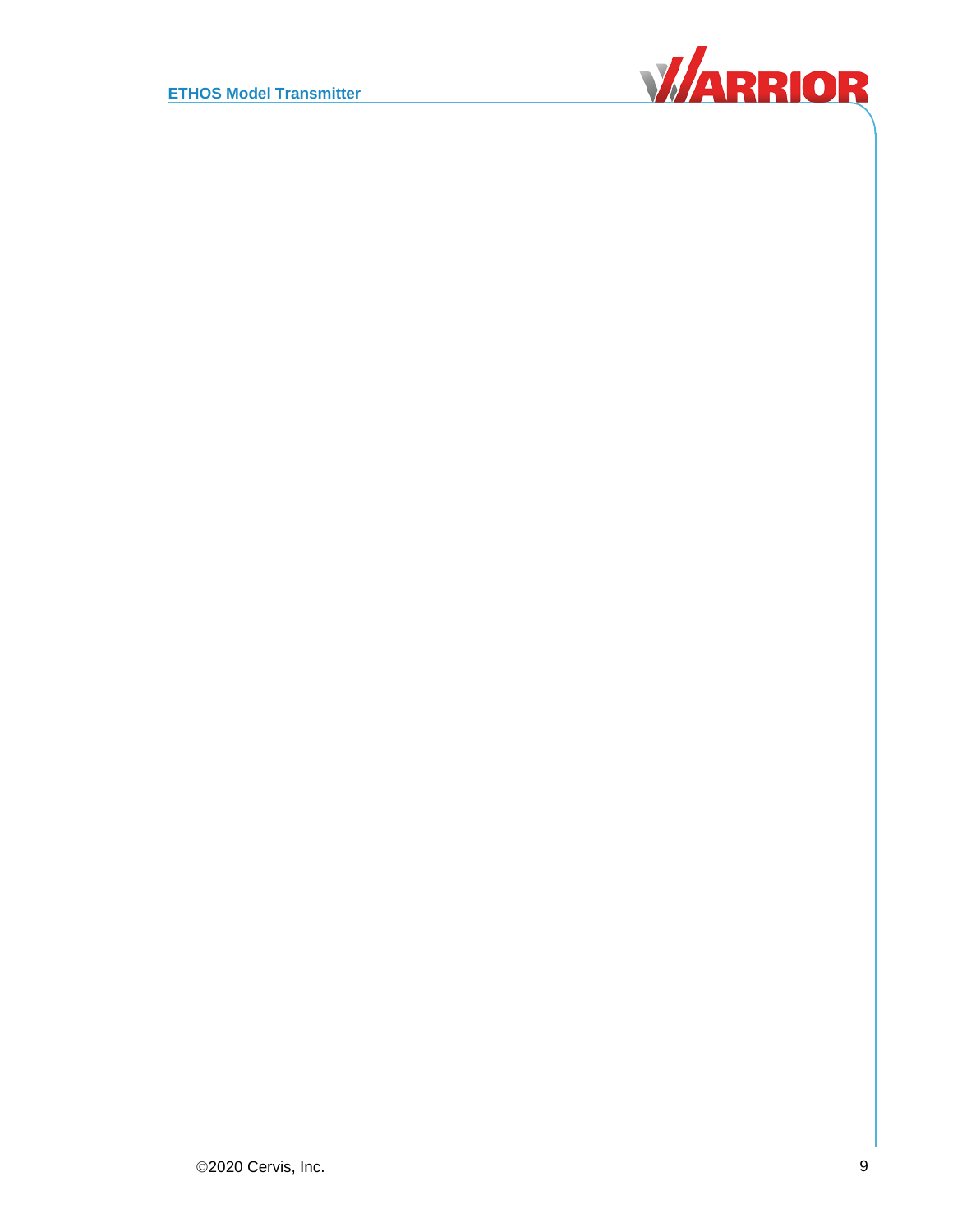

# <span id="page-13-0"></span>**3.0 Transmitter Specifications**

### <span id="page-13-1"></span>*Table 2. Transmitter Specifications*

| <b>Item</b>        | <b>Description</b>         |                                                      |
|--------------------|----------------------------|------------------------------------------------------|
| <b>Power</b>       | $V_{in}$                   | $+6V$ to $+8.4V$                                     |
|                    | <b>Source</b>              | Rechargeable Lithium Ion Battery Pack                |
|                    | <b>Low Battery Warning</b> | 6.6V - batteries should be immediately replaced      |
|                    | Low Battery Shutdown       | 6.1V - batteries must be replaced to operate         |
| <b>Environment</b> | <b>Operating Temp</b>      | -4°F to 140°F (-20°C to 60°C)                        |
|                    | <b>Storage Temp</b>        | -22°F to 158°F (-20°C to 70°C)                       |
|                    | <b>Humidity</b>            | 0-95% non-condensing                                 |
| Radio              | <b>Frequency</b>           | 904-926 MHz @ 100mW                                  |
|                    | License                    | No license required                                  |
|                    | <b>Modulation</b>          | <b>DSSS</b>                                          |
|                    | Antenna                    | Internal                                             |
| <b>Enclosure</b>   | <b>Dimensions</b>          | 76.2mm x 220.98mm x 42.67mm                          |
|                    |                            | $3.0'' \times 8.7'' \times 1.68''$                   |
|                    | Weight                     | 1.43 lb. / 650g                                      |
|                    | <b>Durability</b>          | High Impact Polymer case                             |
|                    |                            | Polycarbonate faceplate                              |
| <b>Indicators</b>  | (See Table 1)              |                                                      |
|                    | <b>Radio Frequency</b>     | Indicates wireless communications (transmit/receive) |
|                    | <b>Battery</b>             | Indicates battery status                             |
|                    | A                          | Indicates Crane A selected                           |
|                    | в                          | Indicates Crane B selected                           |
| <b>Buttons</b>     | Eight                      | Two-step pushbuttons, >2M operations                 |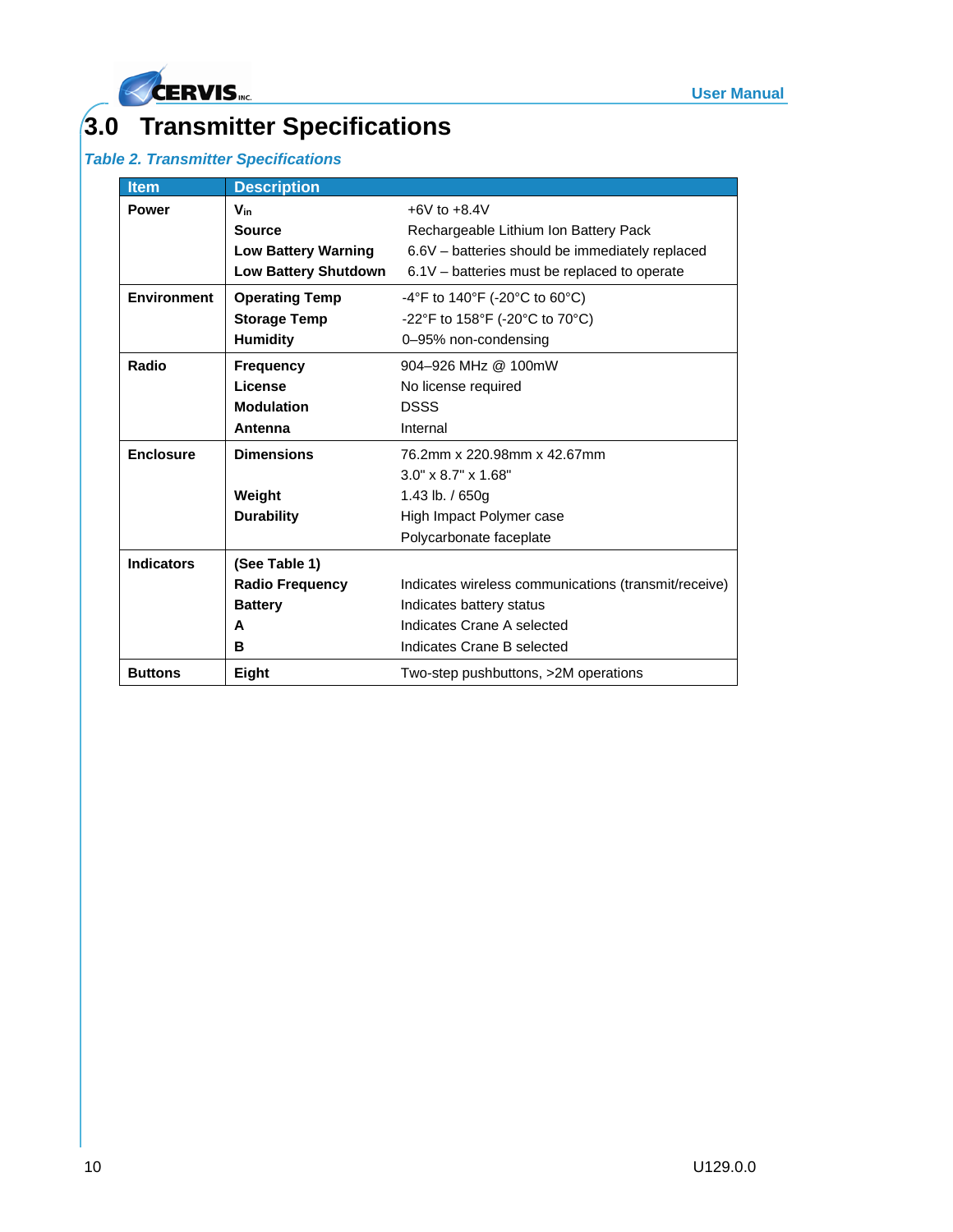

### <span id="page-14-0"></span>**Appendix A: Exposure to Radio Frequency Energy**

Warrior transmitters and machine units contain radio transceivers. When active, a transmitter sends out radio frequency (RF) energy through its internal antenna. Warrior transmitters and receivers comply with limits set by the United States Federal Communications Commission (FCC) for operating distance from human tissue.

### <span id="page-14-1"></span>**Appendix B: RF Exposure Considerations**

The radio module may be used in a variety of host applications falling into two general categories:

- 1. **Mobile** applications: Any operating locations where the transmitting equipment is **not** on a human body. In mobile applications, the host application is typically fixed to mobile equipment, with either an internal or external antenna.
- 2. **Portable** applications: Any operating locations where the transmitting equipment **is** located on the hand, arm, or other part of the human body. In portable applications, the equipment is either held in the hands of an operator or affixed to either a belt or harness on the torso.

Equipment containing the radio module was evaluated for RF exposure hazards by two approaches:

- 1. Maximum Permissible Exposure (MPE) for mobile applications.
- 2. Specific Absorption Rate (SAR) for portable applications.

Required separation distances are measured from the actual location of the radiating part of the antenna. An antenna may be inside the host application, affixed to the host application enclosure, or at the end of an optional extension coaxial cable.

#### **Mobile Applications**

Equipment must be located at least 20cm away from areas likely to be occupied by an unaware person.

#### **Transmitter Applications**

All operators of transmitter equipment with any type of antenna require proper equipment operation training, and such training must include RF exposure safety instructions. They are then considered to be "aware" persons once training is completed.

If the portable operating position is on the hand or arm, a 5mm separation is required between the radiating part of the antenna and nearby human tissue.

#### **Required Training**

All installers and operators of host applications that include an SRF310 FT module **must** be trained to use proper RF safety precautions as presented in this Appendix.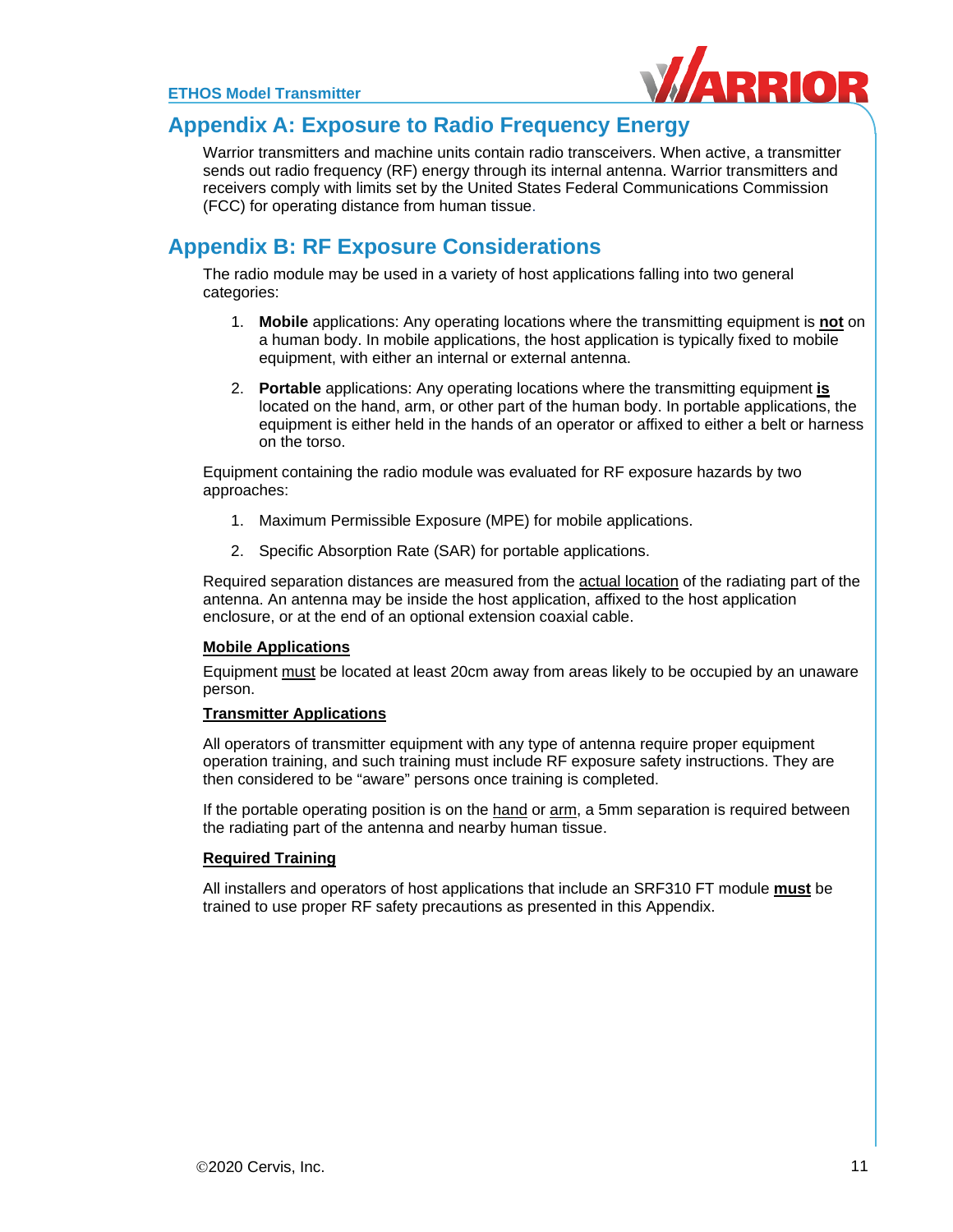

### <span id="page-15-0"></span>**Appendix C: Agency Identification Label Locations**



<span id="page-15-1"></span>*Figure 5. Agency Identification Label Locations*